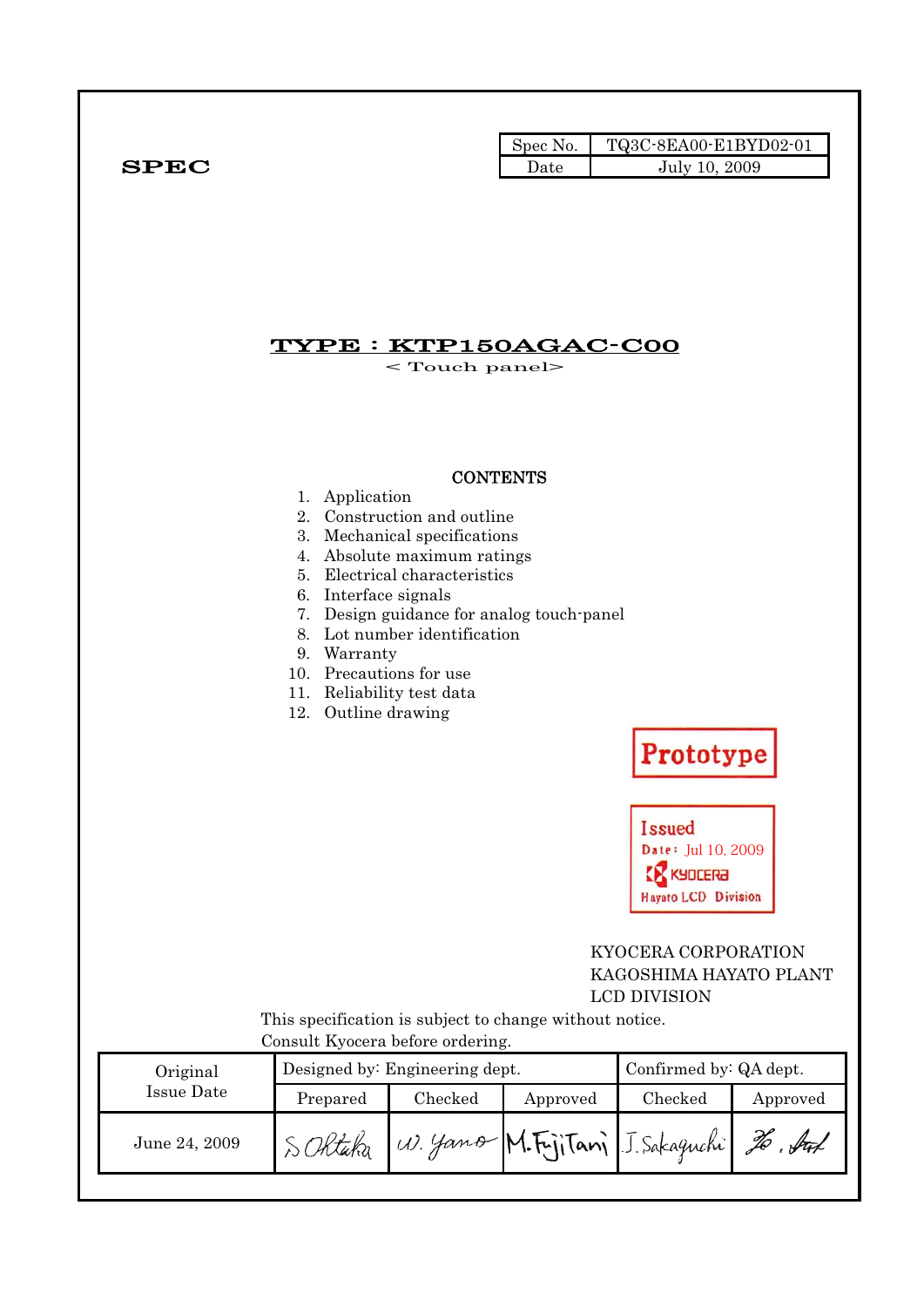| Spec No.              | Part No.       | Page |
|-----------------------|----------------|------|
| TQ3C-8EA00-E1BYD02-01 | KTP150AGAC-C00 |      |

## Warning

- 1. This Kyocera touch panel has been specifically designed for use only in electronic devices and industrial machines in the area of audio control, office automation, industrial control, home appliances, etc. The module should not be used in applications where the highest level of safety and reliability are required and module failure or malfunction of such module results in physical harm or loss of life, as well as enormous damage or loss. Such fields of applications include, without limitation, medical, aerospace, communications infrastructure, atomic energy control. Kyocera expressly disclaims any and all liability resulting in any way to the use of the touch panel in such applications.
- 2. Customer agrees to indemnify, defend and hold Kyocera harmless from and against any and all actions, claims, damages, liabilities, awards, costs, and expenses, including legal expenses, resulting from or arising out of Customer's use, or sale for use, or Kyocera touch panels in applications.

## Caution

1. Kyocera shall have the right, which Customer hereby acknowledges, to immediately scrap or destroy tooling for Kyocera touch panels for which no Purchase Orders have been received from the Customer in a two-year period.

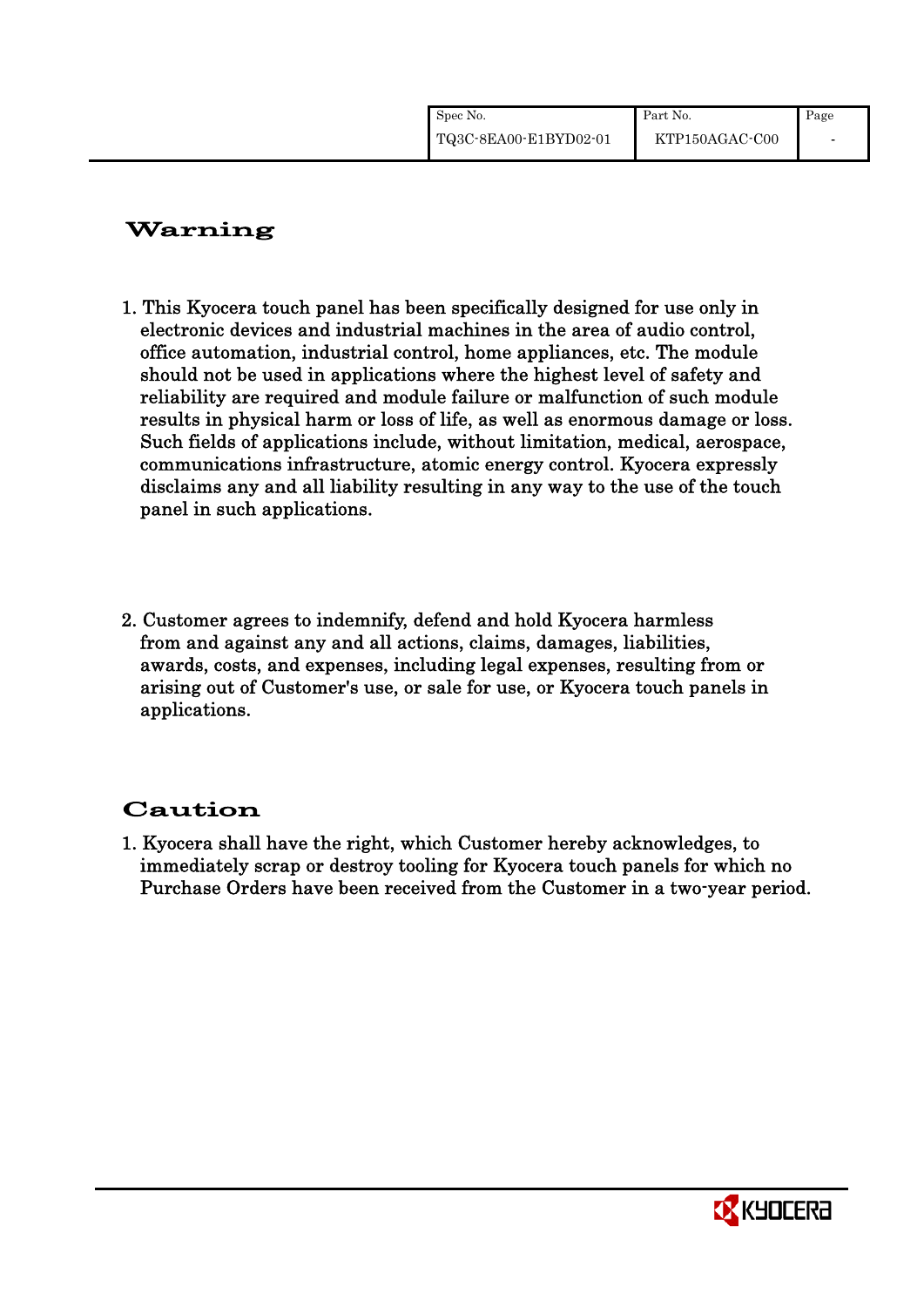|         |                                        |              |  | Spec No.                                     |                                                                                     | Part No.       |          | Page |
|---------|----------------------------------------|--------------|--|----------------------------------------------|-------------------------------------------------------------------------------------|----------------|----------|------|
|         |                                        |              |  |                                              | TQ3C-8EA00-E1BYD02-01                                                               | KTP150AGAC-C00 |          |      |
|         |                                        |              |  |                                              | Revision record                                                                     |                |          |      |
|         | Designed by: Engineering dept.<br>Date |              |  |                                              | Confirmed by : QA dept.                                                             |                |          |      |
|         |                                        | Prepared     |  | Checked                                      | Approved                                                                            | Checked        | Approved |      |
|         | Jul. 10, 2009                          |              |  |                                              | SORtaka W. yamo M.F.jiTani J. Sakaguchi 26, Auf                                     |                |          |      |
| Rev.No. | Date                                   | Page         |  |                                              | Descriptions                                                                        |                |          |      |
| 01      | Jul. 10, 2009                          | $\mathbf{1}$ |  |                                              | 3-1. Mechanical specifications of touch panel<br>$\sim$ Change "Outline dimensions" |                |          |      |
|         |                                        | 8            |  | 12. Outline drawing<br>$\sim$ Change drawing | "121A5099700" $\rightarrow$ "121A5099700-1"                                         |                |          |      |
|         |                                        |              |  |                                              |                                                                                     |                |          |      |
|         |                                        |              |  |                                              |                                                                                     |                |          |      |
|         |                                        |              |  |                                              |                                                                                     |                |          |      |
|         |                                        |              |  |                                              |                                                                                     |                |          |      |
|         |                                        |              |  |                                              |                                                                                     |                |          |      |
|         |                                        |              |  |                                              |                                                                                     |                |          |      |
|         |                                        |              |  |                                              |                                                                                     |                |          |      |
|         |                                        |              |  |                                              |                                                                                     |                |          |      |
|         |                                        |              |  |                                              |                                                                                     |                |          |      |
|         |                                        |              |  |                                              |                                                                                     |                |          |      |
|         |                                        |              |  |                                              |                                                                                     |                |          |      |
|         |                                        |              |  |                                              |                                                                                     |                |          |      |
|         |                                        |              |  |                                              |                                                                                     |                |          |      |
|         |                                        |              |  |                                              |                                                                                     |                |          |      |
|         |                                        |              |  |                                              |                                                                                     |                |          |      |

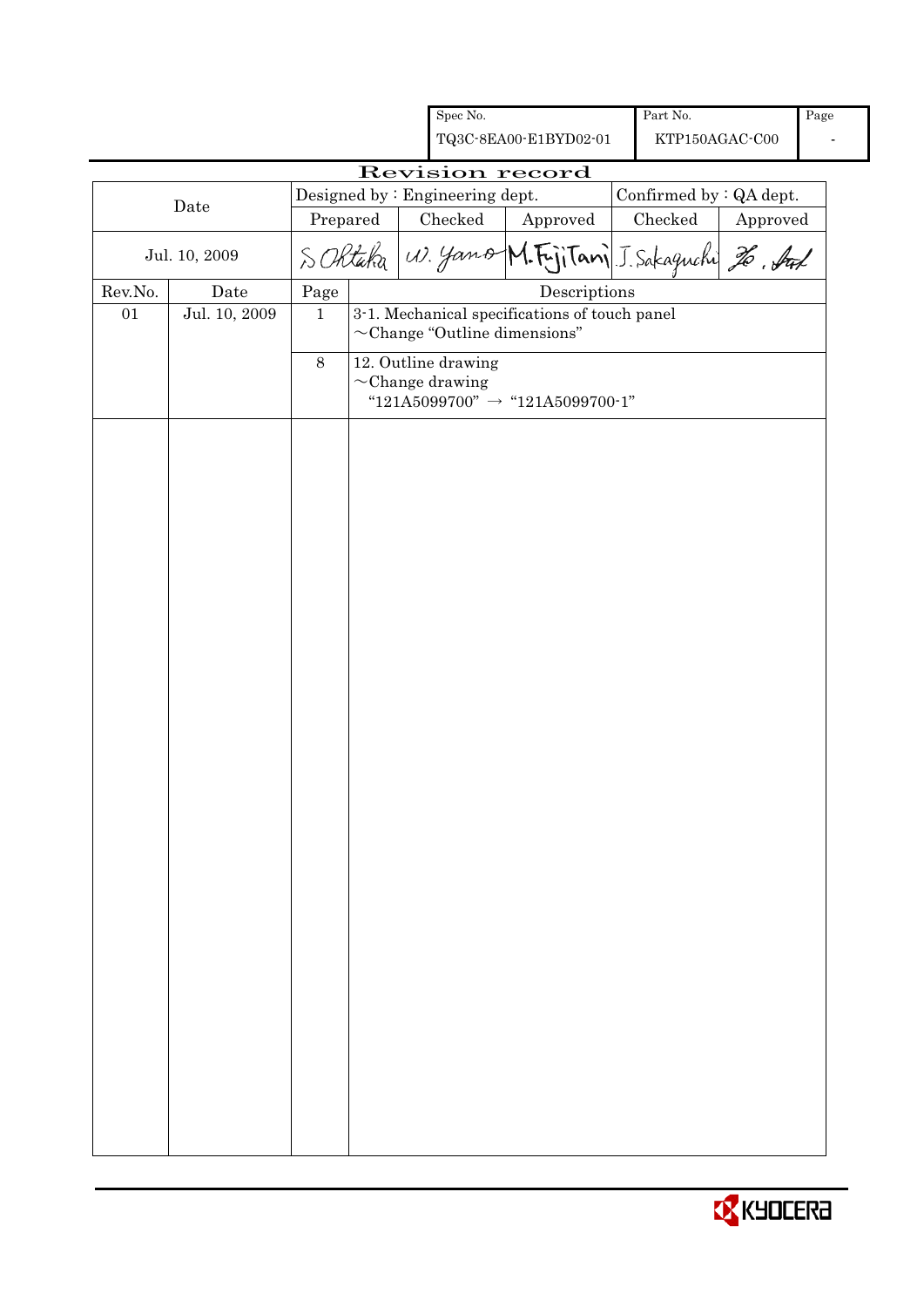### 1. Application

This document defines the specification of KTP150AGAC-C00. (RoHS Compliant)

#### 2. Construction and outline

| Touch panel  | : Analog type $(Glass/Glass)$       |
|--------------|-------------------------------------|
| Surface film | : Glare Anti-finger print treatment |

#### 3. Mechanical specifications

3-1. Mechanical specifications of touch panel

|                          | Item                          | Specification                                  | Unit          |
|--------------------------|-------------------------------|------------------------------------------------|---------------|
| 1)<br>Outline dimensions |                               | 319.5 (W) $\times$ 243.5 (H) $\times$ 2.14 (D) | mm            |
| Active area              |                               | $305.9$ (W) $\times$ 229.7 (H)                 | mm            |
| Viewing area             |                               | $307.9$ (W) $\times$ 231.7 (H)                 | mm            |
| Mass                     |                               | TBD                                            | g             |
| Input                    |                               | Radius-0.8 stylus or Finger                    |               |
| <b>Actuation Force</b>   |                               | $0.1 \sim 2.0$                                 | N             |
|                          | 2)<br>Striking(Finger-input)  | 1 million                                      | hits          |
| Operating life           | 3)<br>$Sliding(Stylus-input)$ | 100 thousand                                   | characters    |
| Transmittance            |                               | Typ.80 (at full wavelength)                    | $\frac{0}{0}$ |
| Reflectance              |                               | Typ.15(550nm)                                  | $\frac{0}{0}$ |
| Surface hardness         |                               | 2H or more (Pencil hardness)                   |               |

1) Please refer to outline drawing for details.

| 2)<br>Striking test condition |                                                     |
|-------------------------------|-----------------------------------------------------|
| Testing rod                   | : Silicon rubber (Hardness: 60°), Tip: $R = 4.0$ ,  |
| Testing location              | : In active area                                    |
| Input voltage                 | $\therefore$ DC5V                                   |
| Load                          | : 2.94N                                             |
| Cycle                         | $: 5$ hits/sec                                      |
| Judgment                      | : No defect in function                             |
|                               | : No appearance defect which causes trouble to use. |
|                               | *Dents, blurs and marks on surface film : neglected |
| 3)<br>Sliding test condition  |                                                     |
| Testing rod                   | : Polyacetal resin, $Tip: R = 0.8$                  |
| Testing location              | : In active area                                    |
| Input voltage                 | $\cdot$ DC5V                                        |
| Load                          | : 2.45N                                             |
| Input length                  | $\frac{10}{2}$                                      |
| Input speed                   | $\frac{1}{2}$ 50 mm/sec                             |
| Sliding times                 | : 10mm sliding (back and forth) counts as 2 times.  |
| Judgment                      | : No defect in function                             |
|                               | : No appearance defect which causes trouble to use. |
|                               | *Dents, blurs and marks on surface film : neglected |
|                               |                                                     |

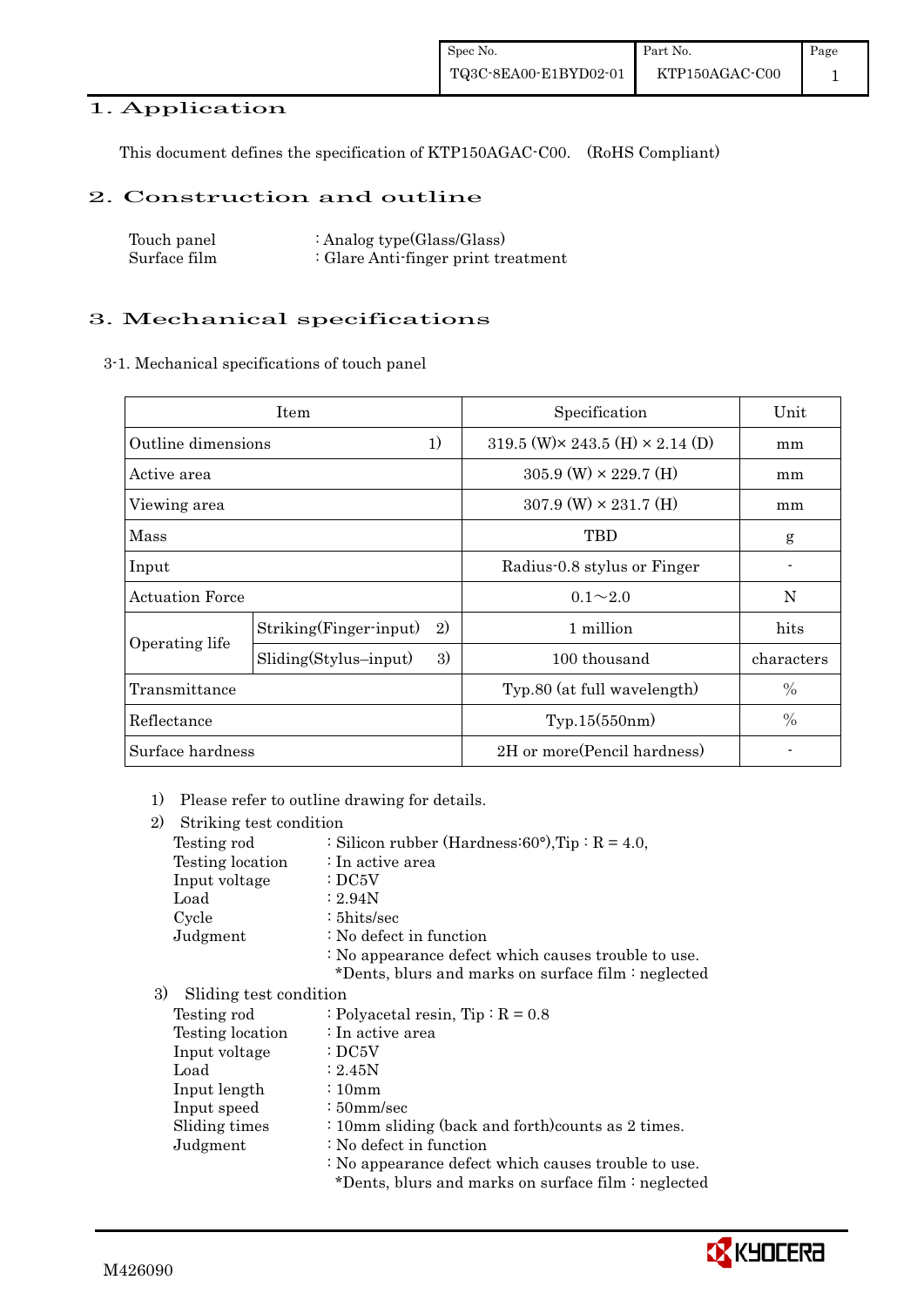#### 4. Absolute maximum ratings

#### 4-1. Electrical absolute maximum ratings

| Item                           | Symbol       | Min. | Max. | Unit |
|--------------------------------|--------------|------|------|------|
| Supply voltage for touch panel | $\rm V_{TP}$ |      | 6.0  |      |
| Input current of touch panel   | $_{\rm ITP}$ |      | 0.5  |      |

#### 4-2. Environmental absolute maximum ratings

| Item                  | Symbol           | Min.           | Max. | Unit      |
|-----------------------|------------------|----------------|------|-----------|
| Operating temperature | Top              | $-30$          | 85   | $\circ$ C |
| Storage temperature   | T <sub>STO</sub> | $-40$          | 95   | $\circ$ C |
| Operating humidity    | $H_{OP}$         | 10             | 2)   | %RH       |
| Storage humidity      | H <sub>STO</sub> | 10             | 2)   | %RH       |
| Vibration             | $\blacksquare$   | 3)             | 3)   |           |
| Shock                 |                  | $\overline{4}$ |      |           |

- 1) Non-condensing.
- 2) Temp.  $\leq 40^{\circ}$ C, 85%RH Max. Temp. $>$ 40°C, Absolute humidity shall be less than 85%RH at 40°C.
- 3) The touch panel is installed on the LCD using two sided tape.

| Frequency       | $10\sim\!55~\mathrm{Hz}$ | Acceleration value         |
|-----------------|--------------------------|----------------------------|
| Vibration width | $0.15$ mm                | $(0.3{\sim}9~{\rm m/s^2})$ |
| Interval        | $10-55-10$ Hz            | 1 minutes                  |
|                 |                          |                            |

2 hours in each direction X, Y, Z (6 hours total) EIAJ ED-2531

4) The touch panel is installed on the LCD using two sided tape. Acceleration: 490 m/s2, Pulse width: 11 ms 3 times in each direction:  $\pm X$ ,  $\pm Y$ ,  $\pm Z$ EIAJ ED-2531

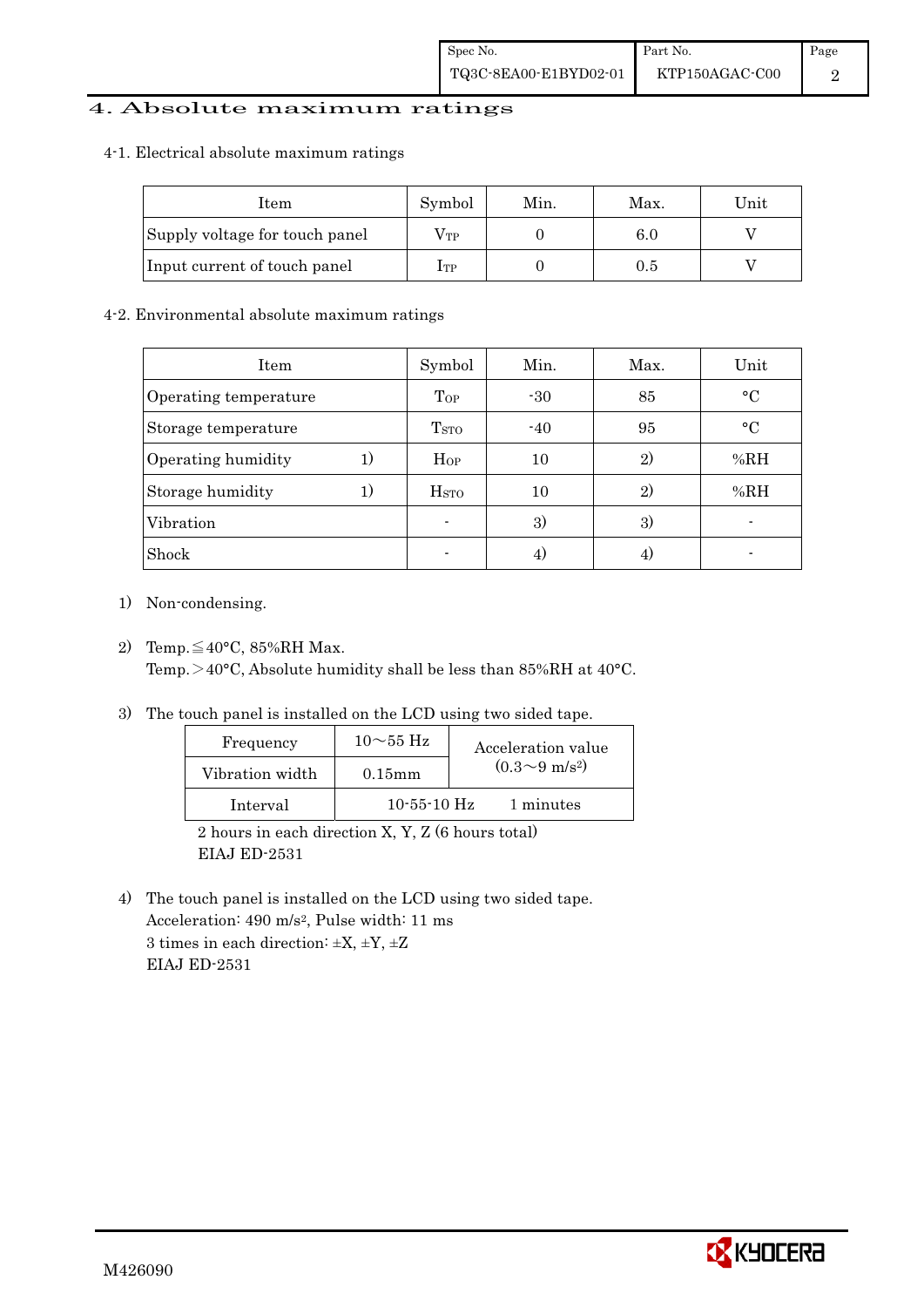#### 5. Electrical characteristics

| Item                           |    | Symbol                   | Condition | Min.       | Typ.                  | Max. | Unit |
|--------------------------------|----|--------------------------|-----------|------------|-----------------------|------|------|
| Supply voltage for touch panel |    | $\rm V_{TP}$             |           |            | 5.0                   |      |      |
|                                | 1) | $xL-xR$                  |           | <b>TBD</b> |                       | TBD  | Ω    |
| Terminal resistance            |    | $yU-yL$                  |           | TBD        |                       | TBD  | Ω    |
| Linearity                      | 2) |                          |           |            | less than $(\pm 2.5)$ |      | $\%$ |
| Insulation resistance          | 3) |                          | DC25V     | 50         |                       |      | MΩ   |
| Chattering                     | 4) | $\overline{\phantom{a}}$ | at ON/OFF |            | Less than 10          |      | ms   |

- 1) Resistance between terminal xL and xR, or between yU and yL
- 2) Apply 5VDC to the terminal xL-xR, and measure the output voltage at terminal y when a random input is applied in the active area. Measure the difference between the output and theoretical voltages. (Measure the actual voltage at the terminal using the same method.)



- 3) Resistance between the upper and lower terminals.
- 4) Apply 5VDC to the terminal xL-xR, and measure the oscillation at terminal y when applying a random input in the active area. (Measure the oscillation at terminal x using the same method.)



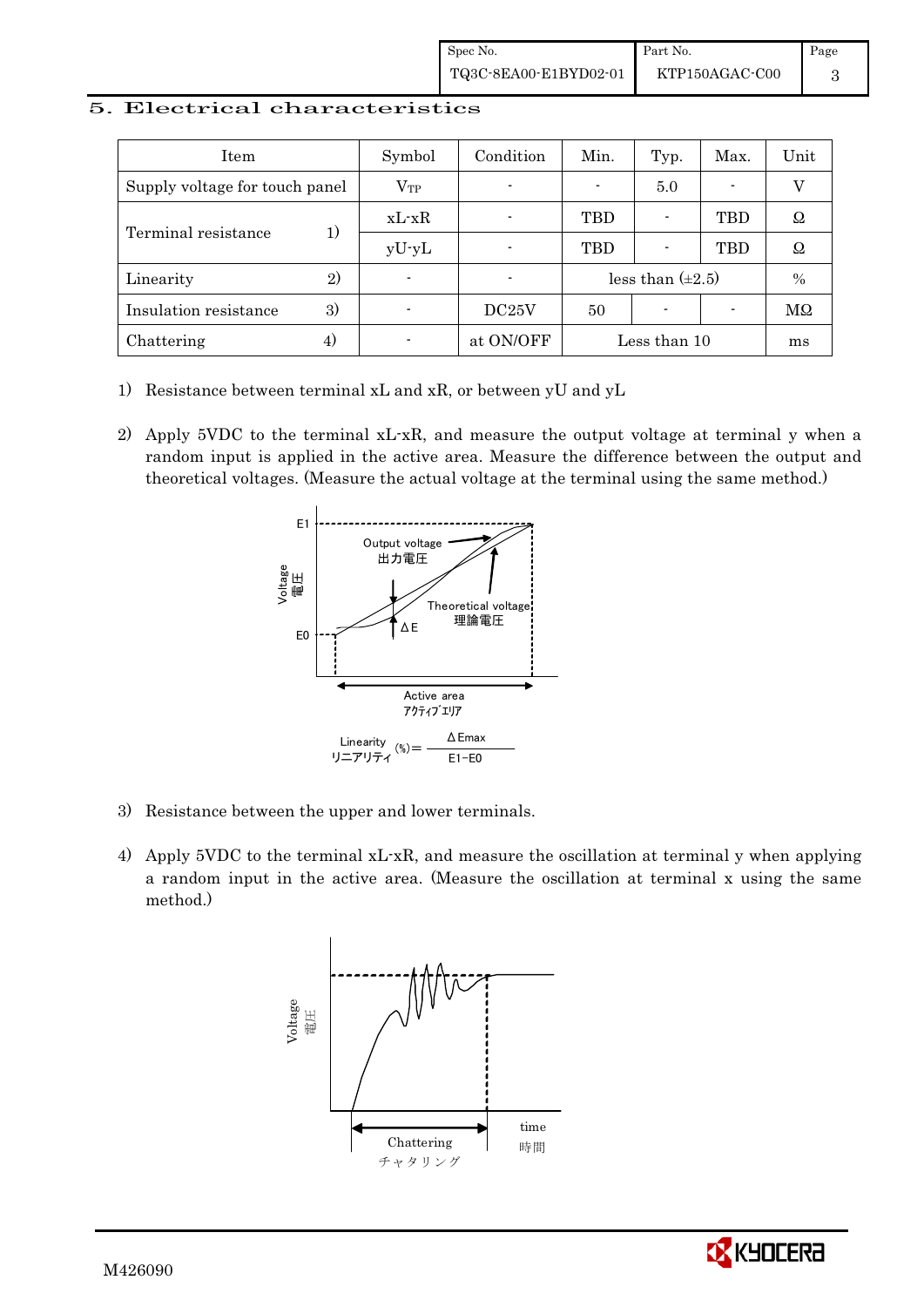#### 6. Interface signals

| No.            | Symbol | Description      |
|----------------|--------|------------------|
|                | xR     | x-Right terminal |
| $\overline{2}$ | уL     | y-Lower terminal |
| 3              | xL     | x-Left terminal  |
| $\overline{4}$ | vU     | y-Upper terminal |

| Touch panel side connector                           | : 1 mm pitch                     |       |
|------------------------------------------------------|----------------------------------|-------|
| Recommended matching connector : Series 9616 (IRISO) |                                  |       |
|                                                      | $\therefore$ Series 9610 (IRISO) |       |
|                                                      | : Series FMS                     | (JST) |

#### 7. Design guidance for analog touch panel

7-1 Electrical (In customer's design, please remember the following considerations.)

- 1) Do not use the current regulated circuit.
- 2) Keep the current limit with top and bottom layer. (Please refer to "Electrical absolute maximum ratings" for details.)
- 3) Analog touch panel can not sense two points touching separately.
- 4) A contact resistance is appeared at the touch point between top and bottom layer. After this resistance has stable read of the touch panel position data.
- 5) Because noise of inverter or peripheral circuits may interfere signal of touch panel itself it is necessary to design carefully in advance to avoid these noise problem.

#### 7-2 Software

- 1) Do the "User Calibration".
- 2) "User Calibration" may be needed with long term using. Include "User Calibration" menu in your software.
- 3) When drawing a line with a stylus, there may be a slight discontinuity when the stylus passes over a spacer-dot. If necessary, please provide a compensation feature within your software.

7-3 Mounting on display and housing bezel

- 1) Do not use an adhesive tape to bond it on the front of touch panel and hang it to the housing bezel.
- 2) This touch panel has an airtight but not watertight structure. Please not to use it for the applications requiring watertight or under the environments occurred condensation. If it is expected to be exposed to the environments that vapor, moisture or other liquids may seep inside a bezel, please be sure to take some measurements for drip-proof or waterproof by using sealing materials on the bezel.

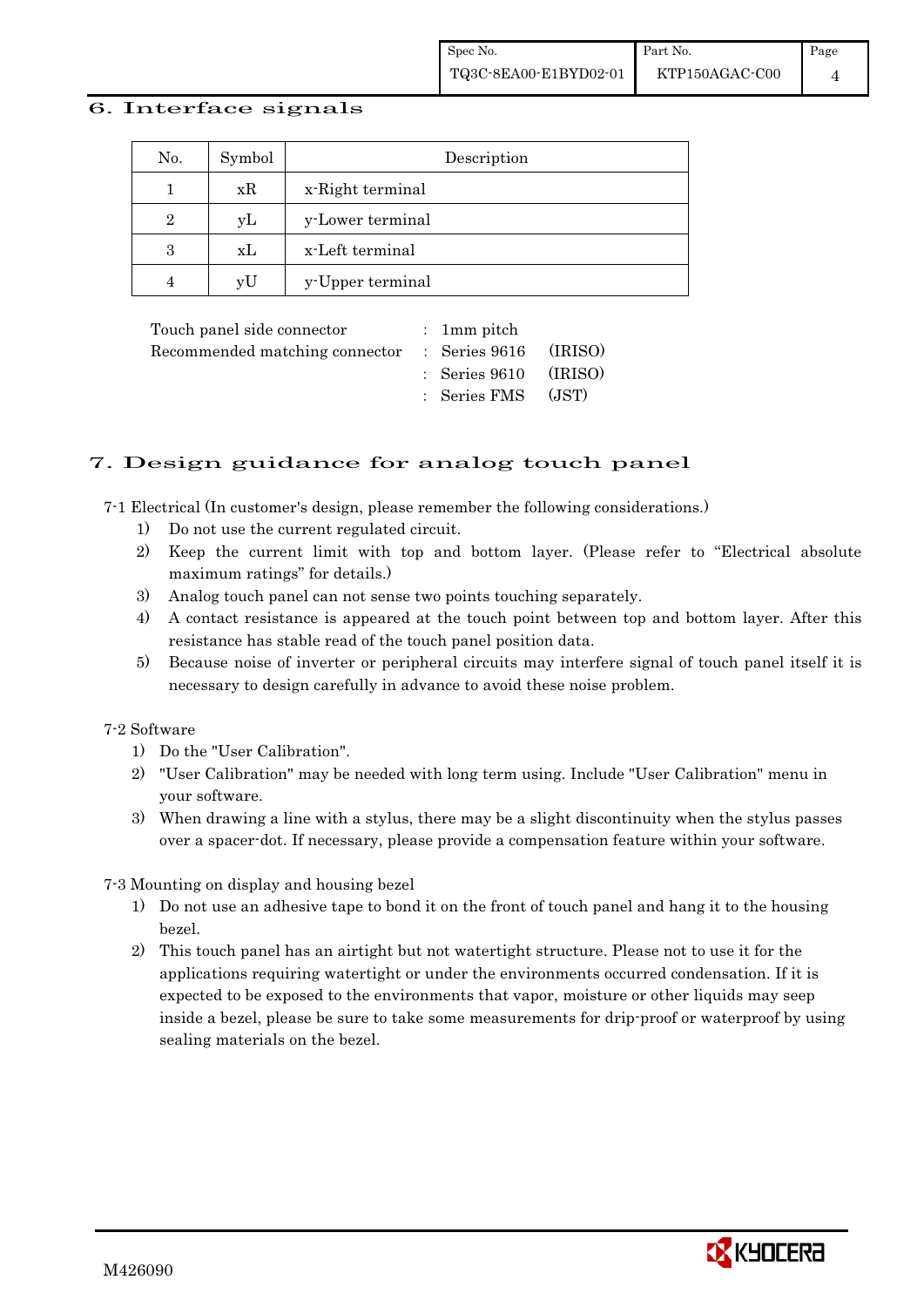#### 8. Lot number identification

The lot number shall be indicated on the FPC tale.

KTP150AGAC-C00 - ######### ###

 $\downarrow$   $\downarrow$   $\downarrow$ **1** 2

| $\vert$ No1. – No2. above indicate |  |
|------------------------------------|--|
| 1. Lot No. 9 digits                |  |
| 2. Serial 3 digits                 |  |

#### 9. Warranty

#### 9-1. Incoming inspection

Please inspect the touch panel within one month after your receipt.

9-2. Production warranty

! ! Kyocera warrants its touch panel's for a period of 12 months from the ship date. Kyocera shall, by mutual agreement, replace or re-work defective touch panel's that are shown to be Kyocera's responsibility

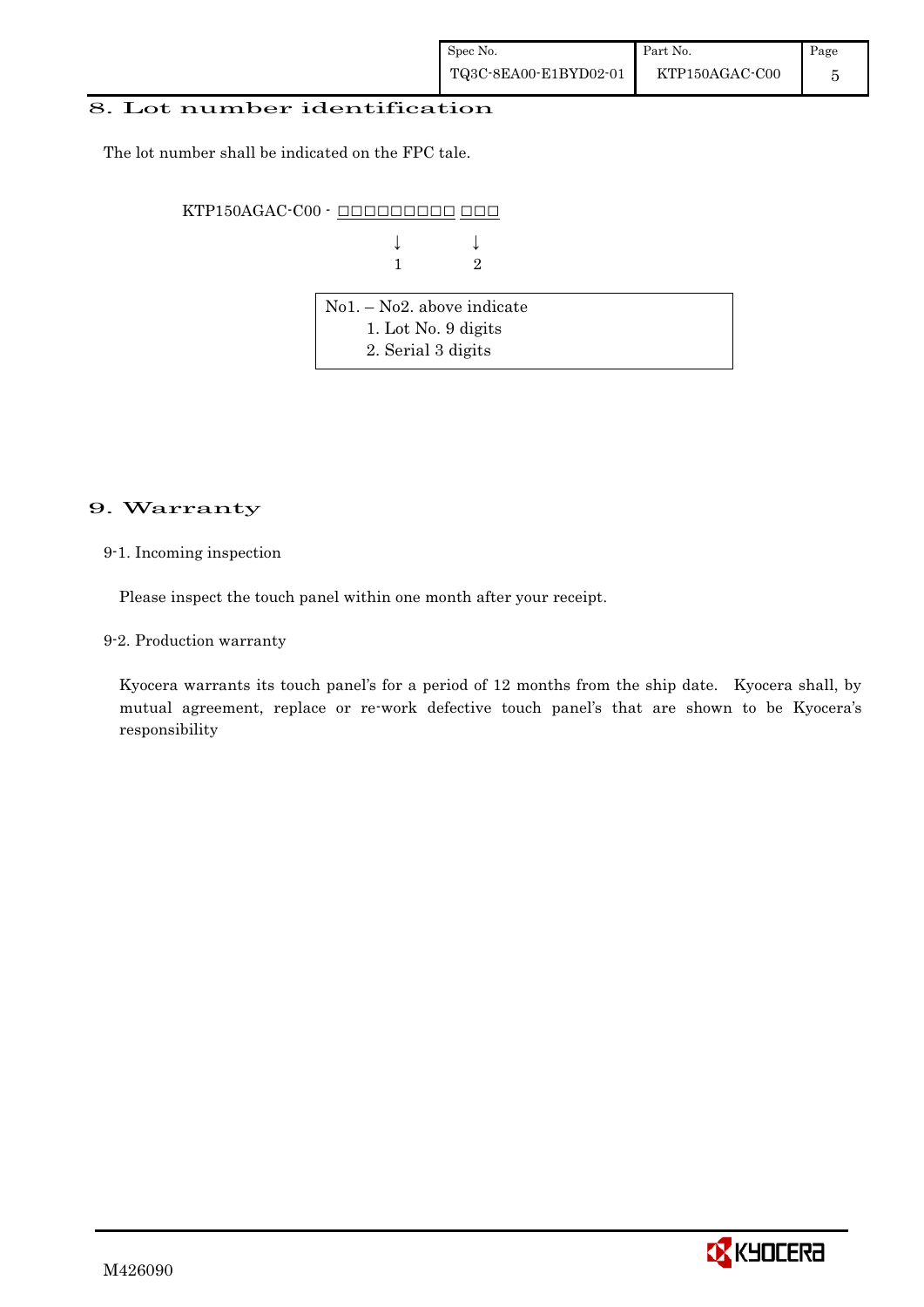Page 6

#### 10. Precautions for use

10-1. Usage

- 1) DO NOT store in a high humidity environment for extended periods. Surface film degradation bubbles, and/or peeling off of the surface film may result.
- 2) Do not push or rub the touch panel's surface with hard to sharp objects such as knives, or the touch panel may be scratched.
- 3) When the touch panel is dirty, gently wipe the surface with a soft cloth, sometimes moistened by mild detergent or alcohol. If a hazardous chemical is dropped on the touch panel by mistake, wipe it off right away to prevent human contact.
- 4) Touch panel edges are sharp. Handle the touch panel with enough care to prevent cuts.
- 5) Always keep the touch panel free from condensation during testing. Condensation may permanently spot or stain the surface film.
- 6) Do not pull the touch panel FPC and do not bend the root of the wires. Housing should be designed to protect touch panel FPC from external stress.
- 7) This Kyocera touch panel has been specifically designed for use in general electronic devices, but not for use in a special environment such as usage in an active gas. Hence, when the touch panel is supposed to be used in a special environment, evaluate the touch panel thoroughly beforehand and do not expose the touch panel to chemicals such as an active gas.
- 8) The touch panel is made of glass. It may break when dropped, hit, or vibrated excessively. Please handle with care.

10-2. Installation of the touch panel

- 1) The touch panel shall be installed flat, without twisting or bending.
- 2) Please design the housing window so that its edges are between the active area and the effective area of the touch screen. Must maintain a gap between inside of bezel and touch panel to avoid malfunction or electrode damage of touch panel.
- 3) A transparent protection sheet is attached to the touch panel. Please remove the protection film slowly before use, paying attention to static electricity.
- 4) Do not scratch, or put any stress outside the active area of the touch panel when you install it on to an LCD, or it may damage the ITO pattern of the touch panel.

10-3. Operation

- 1) The touch panel shall be operated within the limits specified. Operation at values outside of these limits may shorten life, and/or harm display images.
- 2) Do not use the touch panel in environments conducive to the formation of condensation.

10-4. Storage

- 1) The touch panel shall be stored within the temperature and humidity limits specified. Store in a dark area, and protect the touch panel from direct sunlight or fluorescent light.
- 2) Always store the touch panel so that it is free from external pressure onto it. This will prevent the formation of Newton rings.

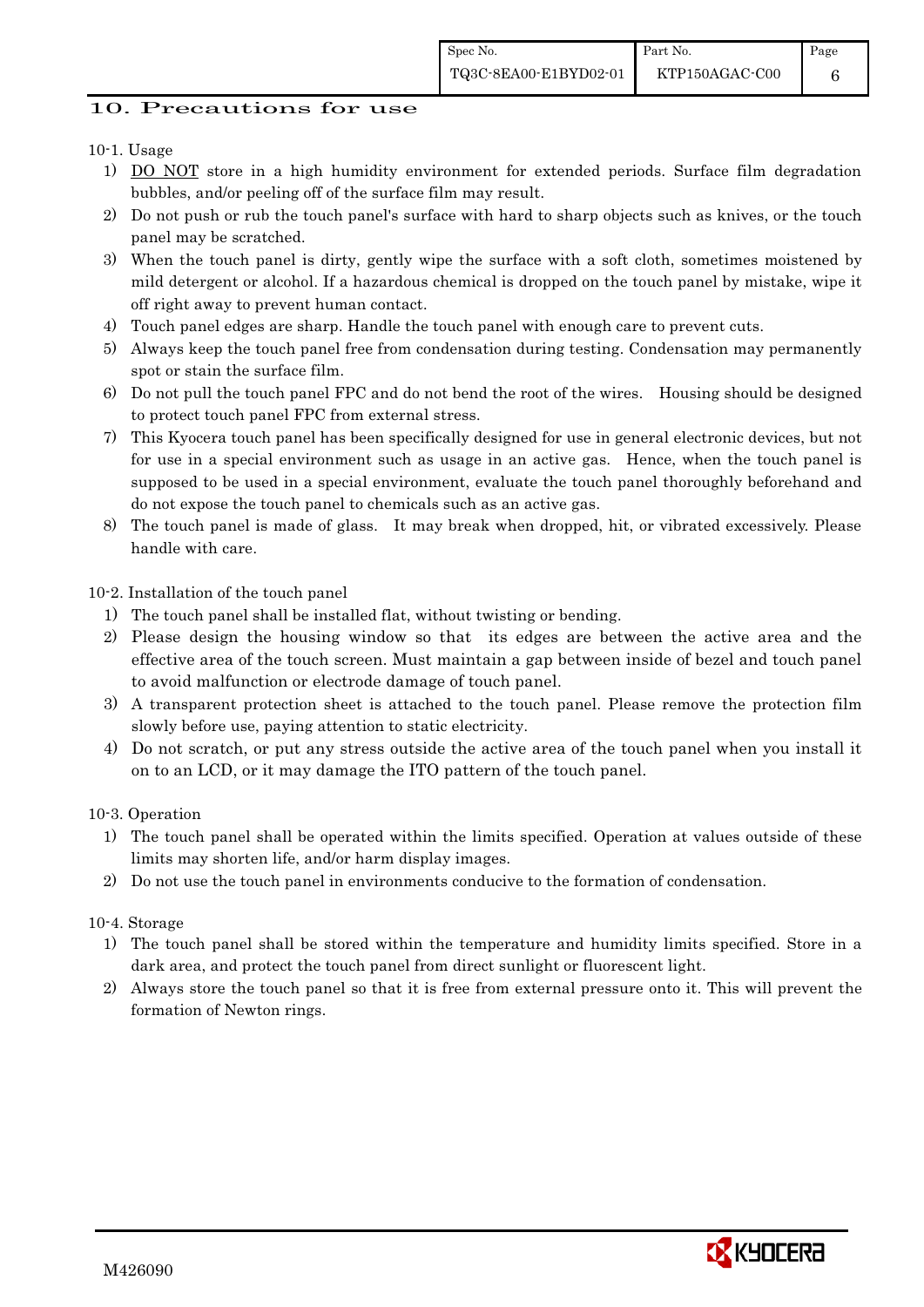#### 11. Reliability test data

| Test item                            | Test condition                                                                              | Test<br>time            | Judgement                                                                                                                                                                                                                                                             |
|--------------------------------------|---------------------------------------------------------------------------------------------|-------------------------|-----------------------------------------------------------------------------------------------------------------------------------------------------------------------------------------------------------------------------------------------------------------------|
| High temp.<br>atmosphere             | (95)°C                                                                                      | 240h                    | Touch panel function<br>: No defect<br>Touch panel quality<br>$:$ No defect<br>Current consumption<br>: No defect                                                                                                                                                     |
| Low temp.<br>atmosphere              | $(-40)$ °C                                                                                  | 240h                    | : No defect<br>Touch panel function<br>: No defect<br>Touch panel quality<br>Current consumption<br>: No defect                                                                                                                                                       |
| High temp.<br>humidity<br>atmosphere | $(40)$ °C $(90)$ % RH                                                                       | 240h                    | : No defect<br>Touch panel function<br>Touch panel quality<br>: No defect<br>Current consumption<br>: No defect                                                                                                                                                       |
| Temp. cycle                          | $(-40)$ °C<br>0.5 <sub>h</sub><br>R.T.<br>0.5 <sub>h</sub><br>$(95)$ °C<br>0.5 <sub>h</sub> | 10cycles                | Touch panel function<br>: No defect<br>Touch panel quality<br>: No defect<br>: No defect<br>Current consumption                                                                                                                                                       |
| High temp.<br>operation              | (85)°C                                                                                      | 500h                    | : No defect<br>Touch panel function<br>Touch panel quality<br>: No defect<br>Current consumption<br>: No defect                                                                                                                                                       |
| Point<br>activation                  | Silicon rubber R4,<br>Hardness 60°<br>Hitting force 2.9N<br>Hitting speed 5 time/s          | one<br>million<br>times | Touch panel function<br>: No defect<br>Terminal resistance<br>$: No$ defect<br>Insulation resistance<br>: No defect<br>Linearity<br>$\therefore$ No defect<br><b>Actuation Force</b><br>: No defect<br>No appearance defect which affects touch panel<br>function. 2) |
| Sliding                              | Polyacetal resin,<br>$Tip: R = 0.8$<br>Hitting force 2.9N<br>Hitting speed 5 time/s         | one<br>million<br>times | Touch panel function<br>: No defect<br>Terminal resistance<br>: No defect<br>Insulation resistance<br>: No defect<br>Linearity<br>$:$ No defect<br><b>Actuation Force</b><br>$\therefore$ No defect<br>No appearance defect which affects touch panel<br>function. 2) |

- 1) Test in active area.
- 2) Dents, blurs and marks on surface film: neglected.
- 3) 10mm sliding (back and forth) counts as 2 times.
- 4) Each test item uses a test touch panel only once. The tested touch panel is not used in any other tests.
- 5) The touch panel is tested in circumstances in which there is no condensation.
- 6) Temp. cycle test (Heat shock included): the LCD shall be tested after leaving it stabilize at room temperature for 2 hours after the last cycle.
- 7) An operational test was performed after the following conditions. First, the touch panel was left for a certain time under 5V voltages applied (without touch), Then it was left at room temperature (No VDC applied) for 2 hours.
- 8) The reliability test is not an out-going inspection.
- 9) The result of the reliability test is for your reference purpose only. The reliability test is conducted only to examine the touch panel's capability.